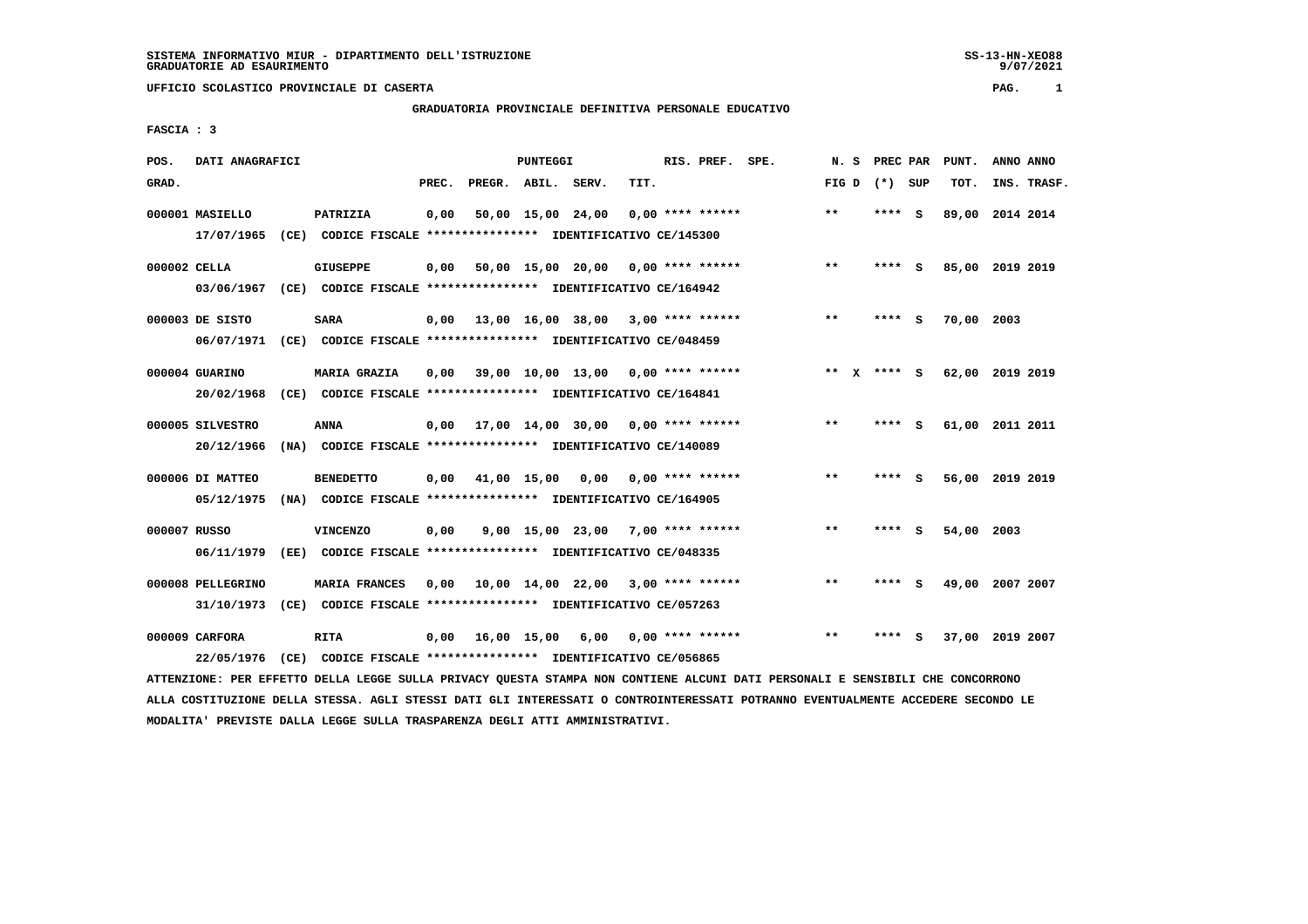# **GRADUATORIA PROVINCIALE DEFINITIVA PERSONALE EDUCATIVO**

 **FASCIA : 3**

| POS.  | DATI ANAGRAFICI   |                                                                         |       |                                          | <b>PUNTEGGI</b>  |                                    |                           | RIS. PREF. | SPE. |       | N.S | PREC PAR          |     | PUNT.      | ANNO ANNO       |
|-------|-------------------|-------------------------------------------------------------------------|-------|------------------------------------------|------------------|------------------------------------|---------------------------|------------|------|-------|-----|-------------------|-----|------------|-----------------|
| GRAD. |                   |                                                                         | PREC. | PREGR. ABIL. SERV.                       |                  |                                    | TIT.                      |            |      |       |     | FIG $D$ $(*)$ SUP |     | TOT.       | INS. TRASF.     |
|       | 000010 VERRENGIA  | <b>FILOMENA</b>                                                         | 0,00  |                                          | 21,00 13,00 0,00 |                                    | $0.00$ **** ******        |            |      |       |     | ** $X$ **** S     |     | 34,00      | 2003            |
|       | 22/06/1970        | (CE) CODICE FISCALE **************** IDENTIFICATIVO CE/026738           |       |                                          |                  |                                    |                           |            |      |       |     |                   |     |            |                 |
|       | 000011 AVOLIO     | <b>NUNZIA</b>                                                           |       | $0,00$ 15,00 16,00 0,00 0,00 **** ****** |                  |                                    |                           |            |      | $***$ |     | ****              |     | 31,00 2005 |                 |
|       |                   | 04/07/1979 (CE) CODICE FISCALE *************** IDENTIFICATIVO CE/053627 |       |                                          |                  |                                    |                           |            |      |       |     |                   |     |            |                 |
|       | 000012 LATINO     | MARIA                                                                   | 0,00  |                                          |                  | $9,00$ 17,00 0,00 3,00 **** ****** |                           |            |      |       |     | ** X **** S       |     |            | 29,00 2014 2014 |
|       | 08/03/1978        | (PR) CODICE FISCALE **************** IDENTIFICATIVO CE/145256           |       |                                          |                  |                                    |                           |            |      |       |     |                   |     |            |                 |
|       | 000013 MONGILLO   | MADDALENA                                                               | 0.00  | 12,00 15,00 0,00 0,00 **** ******        |                  |                                    |                           |            |      |       |     | ** X **** S       |     | 27,00 2003 |                 |
|       | 13/06/1978        | (CE) CODICE FISCALE **************** IDENTIFICATIVO CE/048455           |       |                                          |                  |                                    |                           |            |      |       |     |                   |     |            |                 |
|       | 000014 FIENGO     | <b>STEFANIA</b>                                                         | 0,00  |                                          |                  | $6,00$ 12,00 0,00 9,00 **** ****** |                           |            |      | $* *$ |     | ****              | - S |            | 27,00 2011 2011 |
|       | 12/12/1979        | (NA) CODICE FISCALE **************** IDENTIFICATIVO CE/140136           |       |                                          |                  |                                    |                           |            |      |       |     |                   |     |            |                 |
|       | 000015 CORREGGIA  | <b>SARA</b>                                                             | 0,00  |                                          |                  | $4,00$ 14,00 0,00 9,00 **** ****** |                           |            |      | $* *$ |     | ****              | - S |            | 27,00 2019 2019 |
|       | 25/12/1978        | (NA) CODICE FISCALE **************** IDENTIFICATIVO CE/164872           |       |                                          |                  |                                    |                           |            |      |       |     |                   |     |            |                 |
|       | 000016 DI LORENZO | <b>DIOMEDE</b>                                                          | 0,00  |                                          |                  | $0,00$ 15,00 8,00 3,00 **** ****** |                           |            |      |       |     | ** $X$ **** S     |     | 26,00 2003 |                 |
|       | 14/09/1971        | (NA) CODICE FISCALE **************** IDENTIFICATIVO CE/048660           |       |                                          |                  |                                    |                           |            |      |       |     |                   |     |            |                 |
|       | 000017 LUSINI     | <b>MARIA</b>                                                            | 0,00  |                                          | 9,00 14,00       |                                    | $0,00$ 3,00 **** ******   |            |      | $***$ |     | **** S            |     | 26,00      | 2003            |
|       | 01/02/1964        | (CE) CODICE FISCALE **************** IDENTIFICATIVO CE/022622           |       |                                          |                  |                                    |                           |            |      |       |     |                   |     |            |                 |
|       | 000018 GAROFALO   | <b>GIOVANNA</b>                                                         | 0,00  |                                          | 9,00 17,00       |                                    | $0,00$ $0,00$ **** ****** |            |      | $**$  |     | ****              | s   | 26,00 2007 |                 |
|       | 30/06/1980        | (NA) CODICE FISCALE **************** IDENTIFICATIVO CE/048035           |       |                                          |                  |                                    |                           |            |      |       |     |                   |     |            |                 |

 **ATTENZIONE: PER EFFETTO DELLA LEGGE SULLA PRIVACY QUESTA STAMPA NON CONTIENE ALCUNI DATI PERSONALI E SENSIBILI CHE CONCORRONO ALLA COSTITUZIONE DELLA STESSA. AGLI STESSI DATI GLI INTERESSATI O CONTROINTERESSATI POTRANNO EVENTUALMENTE ACCEDERE SECONDO LE MODALITA' PREVISTE DALLA LEGGE SULLA TRASPARENZA DEGLI ATTI AMMINISTRATIVI.**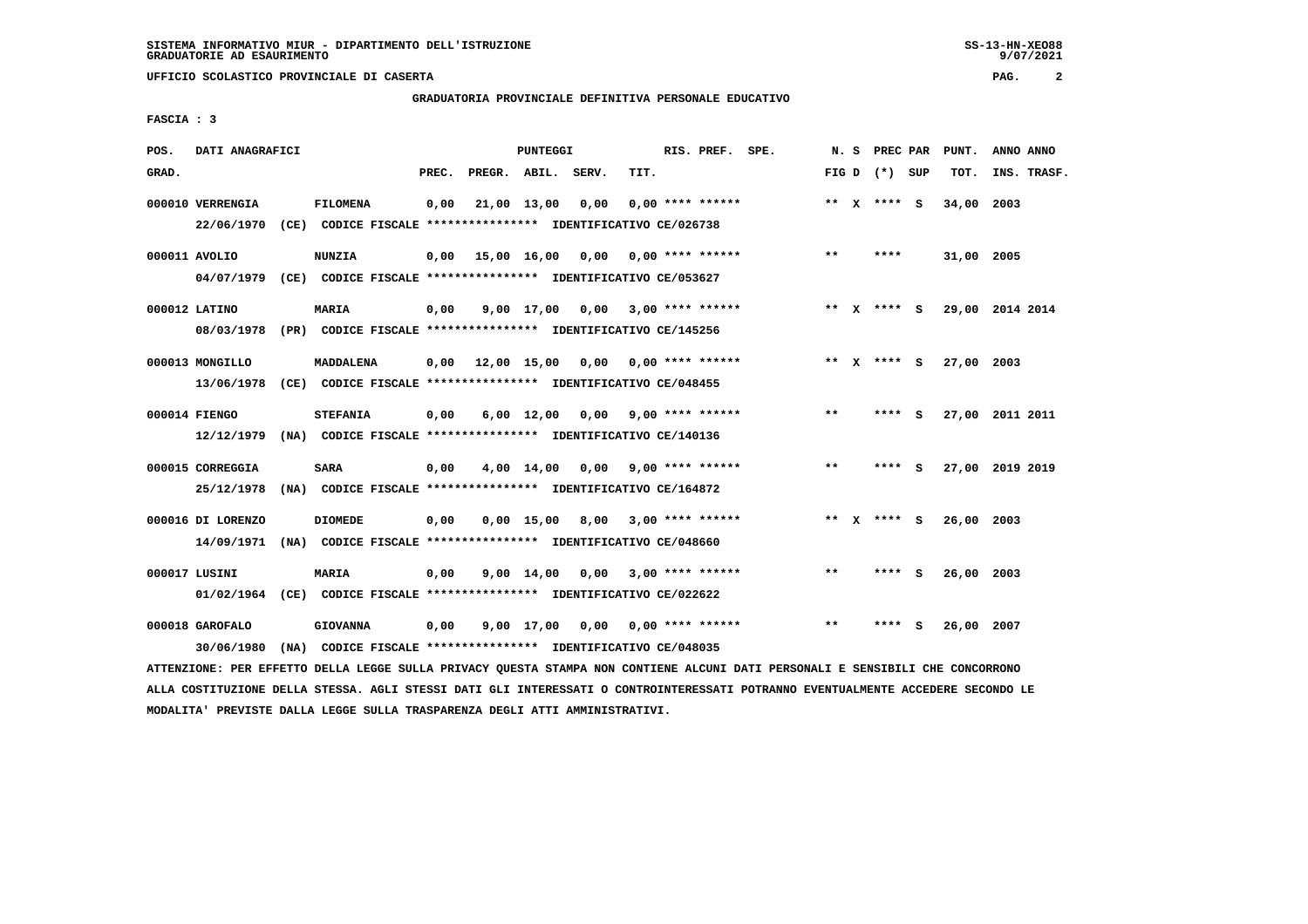# **GRADUATORIA PROVINCIALE DEFINITIVA PERSONALE EDUCATIVO**

 **FASCIA : 3**

| POS.         | DATI ANAGRAFICI   |  |                                                                                                                               | PUNTEGGI |                    |              |                                    |                         |  | RIS. PREF. SPE.<br>N.S |  |                 |        | PREC PAR | PUNT.<br>ANNO ANNO |  |             |
|--------------|-------------------|--|-------------------------------------------------------------------------------------------------------------------------------|----------|--------------------|--------------|------------------------------------|-------------------------|--|------------------------|--|-----------------|--------|----------|--------------------|--|-------------|
| GRAD.        |                   |  |                                                                                                                               | PREC.    | PREGR. ABIL. SERV. |              |                                    | TIT.                    |  |                        |  | FIG D $(*)$ SUP |        |          | TOT.               |  | INS. TRASF. |
| 000019 GRECO |                   |  | <b>ANNA</b>                                                                                                                   | 0,00     |                    | 9,00 17,00   | 0,00                               |                         |  | $0.00$ **** ******     |  | $***$           | **** S |          | 26,00 2019 2019    |  |             |
|              | 26/01/1965        |  | (NA) CODICE FISCALE **************** IDENTIFICATIVO CE/164838                                                                 |          |                    |              |                                    |                         |  |                        |  |                 |        |          |                    |  |             |
|              | 000020 PALUMBO    |  | <b>ROSA</b>                                                                                                                   | 0,00     |                    |              | $9,00$ 15,00 0,00 0,00 **** ****** |                         |  |                        |  | $* *$           | **** S |          | 24,00 2003         |  |             |
|              | 07/05/1976        |  | (CE) CODICE FISCALE *************** IDENTIFICATIVO CE/048351                                                                  |          |                    |              |                                    |                         |  |                        |  |                 |        |          |                    |  |             |
|              | 000021 COGNETTA   |  | <b>FRANCESCA</b>                                                                                                              | 0,00     |                    |              | $6,00$ 15,00 0,00 3,00 **** ****** |                         |  |                        |  | $* *$           | **** S |          | 24,00 2004         |  |             |
|              | 09/08/1966        |  | (CE) CODICE FISCALE *************** IDENTIFICATIVO CE/025558                                                                  |          |                    |              |                                    |                         |  |                        |  |                 |        |          |                    |  |             |
|              | 000022 PASCARELLA |  | <b>ANTONELLA</b>                                                                                                              | 0,00     |                    |              | $9,00$ 15,00 0,00 0,00 **** ****** |                         |  |                        |  | $* *$           | ****   |          | 24,00 2014         |  |             |
| т            | 03/10/1979        |  | (CE) CODICE FISCALE **************** IDENTIFICATIVO CE/149161                                                                 |          |                    |              |                                    |                         |  |                        |  |                 |        |          |                    |  |             |
|              | 000023 IADARESTA  |  | <b>PASQUALE</b>                                                                                                               | 0,00     |                    |              | 8,00 15,00 0,00 0,00 **** ******   |                         |  |                        |  | $***$           | **** S |          | 23,00 2003         |  |             |
|              |                   |  | 10/07/1974 (NA) CODICE FISCALE *************** IDENTIFICATIVO CE/048058                                                       |          |                    |              |                                    |                         |  |                        |  |                 |        |          |                    |  |             |
| 000024 ELIA  |                   |  | LUCIA                                                                                                                         | 0,00     |                    |              | $8,00$ 15,00 0,00 0,00 **** ****** |                         |  |                        |  | $***$           | **** S |          | 23,00 2003         |  |             |
|              |                   |  | 23/12/1976 (CE) CODICE FISCALE *************** IDENTIFICATIVO CE/044173                                                       |          |                    |              |                                    |                         |  |                        |  |                 |        |          |                    |  |             |
|              | 000025 COSCIA     |  | <b>ANGELA</b>                                                                                                                 | 0,00     |                    |              | 4,00 12,00 0,00                    |                         |  | $6,00$ **** ******     |  | $***$           | **** S |          | 22,00 2019 2019    |  |             |
|              |                   |  | 14/07/1975 (CE) CODICE FISCALE *************** IDENTIFICATIVO CE/164877                                                       |          |                    |              |                                    |                         |  |                        |  |                 |        |          |                    |  |             |
|              | 000026 ALLINI     |  | <b>MARIA</b>                                                                                                                  | 0,00     |                    |              | $6,00$ 16,00 0,00 0,00 **** ****** |                         |  |                        |  | $***$           | **** S |          | 22,00 2019         |  |             |
|              |                   |  | 09/07/1964 (CE) CODICE FISCALE *************** IDENTIFICATIVO CE/044262                                                       |          |                    |              |                                    |                         |  |                        |  |                 |        |          |                    |  |             |
|              | 000027 CASORIA    |  | <b>DOMENICA</b>                                                                                                               | 0,00     |                    | $3,00$ 15,00 |                                    | $0.00$ 3.00 **** ****** |  |                        |  | $**$            | ****   | - S      | 21,00 2005 2005    |  |             |
|              | 02/12/1981        |  | (NA) CODICE FISCALE **************** IDENTIFICATIVO CE/053305                                                                 |          |                    |              |                                    |                         |  |                        |  |                 |        |          |                    |  |             |
|              |                   |  | ATTENZIONE: PER EFFETTO DELLA LEGGE SULLA PRIVACY QUESTA STAMPA NON CONTIENE ALCUNI DATI PERSONALI E SENSIBILI CHE CONCORRONO |          |                    |              |                                    |                         |  |                        |  |                 |        |          |                    |  |             |

 **ALLA COSTITUZIONE DELLA STESSA. AGLI STESSI DATI GLI INTERESSATI O CONTROINTERESSATI POTRANNO EVENTUALMENTE ACCEDERE SECONDO LE MODALITA' PREVISTE DALLA LEGGE SULLA TRASPARENZA DEGLI ATTI AMMINISTRATIVI.**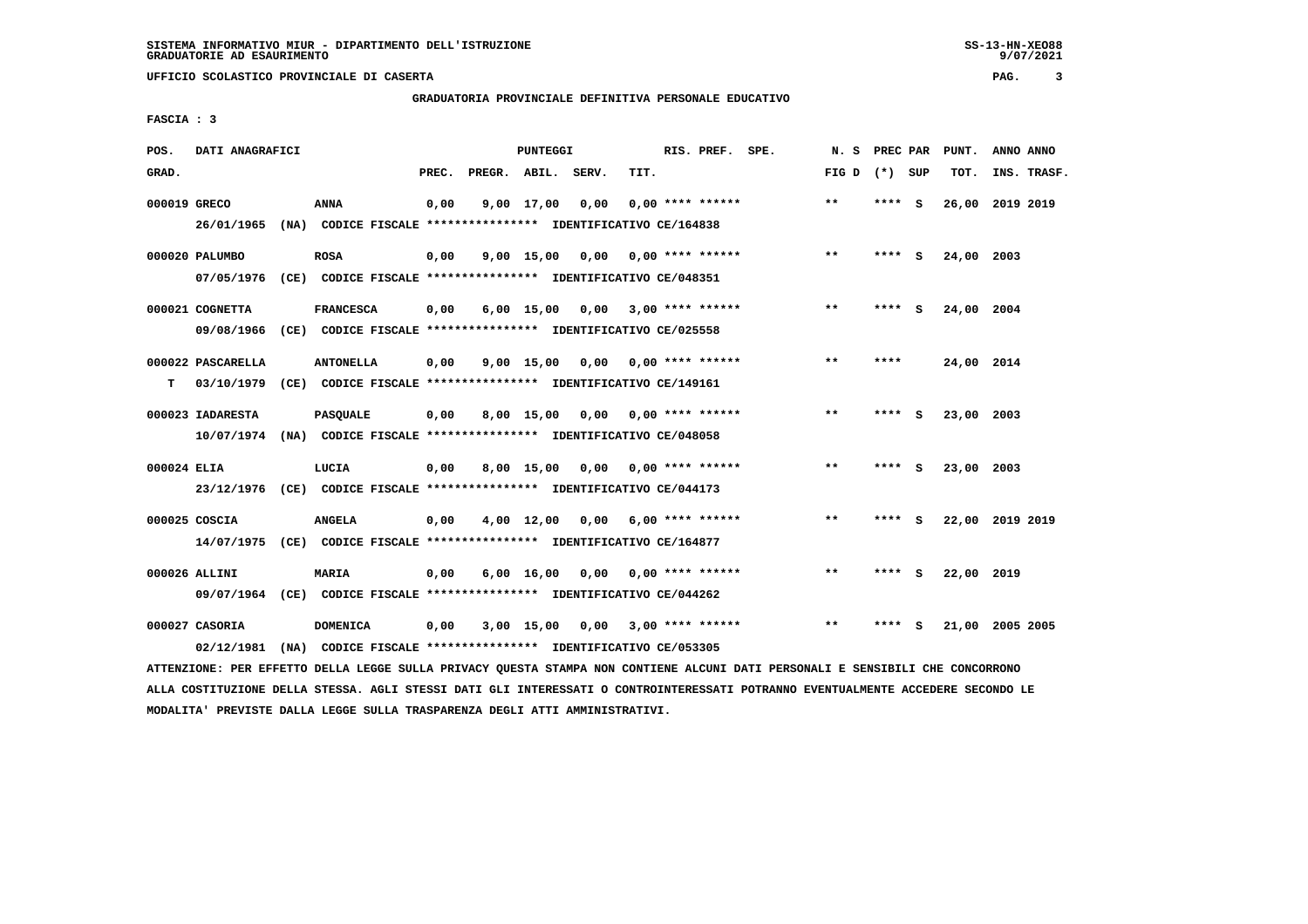#### **GRADUATORIA PROVINCIALE DEFINITIVA PERSONALE EDUCATIVO**

 $9/07/2021$ 

 **FASCIA : 3**

| POS.         | DATI ANAGRAFICI    |      |                                                                         |       |              | <b>PUNTEGGI</b>    |       |      | RIS. PREF.         | SPE. | N. S  |   | PREC PAR |          | PUNT.           | ANNO ANNO |             |
|--------------|--------------------|------|-------------------------------------------------------------------------|-------|--------------|--------------------|-------|------|--------------------|------|-------|---|----------|----------|-----------------|-----------|-------------|
| GRAD.        |                    |      |                                                                         | PREC. | PREGR. ABIL. |                    | SERV. | TIT. |                    |      | FIG D |   | (*) SUP  |          | TOT.            |           | INS. TRASF. |
|              |                    |      |                                                                         |       |              |                    |       |      |                    |      |       |   |          |          |                 |           |             |
| 000028 PONE  |                    |      | <b>CLAUDIA</b>                                                          | 0,00  |              | $3,00$ 15,00       | 0.00  |      | $3,00$ **** ****** |      | $***$ |   | ****     | - S      | 21,00           | 2014 2014 |             |
|              | 01/01/1972         |      | (CE) CODICE FISCALE **************** IDENTIFICATIVO CE/145263           |       |              |                    |       |      |                    |      |       |   |          |          |                 |           |             |
|              | 000029 ALBERICO    |      | MARIA ROSARIA                                                           | 0,00  |              | 6,00 15,00         | 0,00  |      | $0.00$ **** ****** |      | $* *$ |   | ****     | <b>S</b> | 21,00 2019 2019 |           |             |
|              | 23/08/1975         |      | (CE) CODICE FISCALE **************** IDENTIFICATIVO CE/164726           |       |              |                    |       |      |                    |      |       |   |          |          |                 |           |             |
|              |                    |      |                                                                         |       |              |                    |       |      |                    |      |       |   |          |          |                 |           |             |
|              | 000030 VANORE      |      | <b>FILOMENA</b>                                                         | 0,00  |              | $6,00 \quad 14,00$ | 0,00  |      | 0,00 **** ******   |      | $* *$ |   | ****     | <b>S</b> | 20,00 2019 2019 |           |             |
|              | 07/03/1967         | (CE) | CODICE FISCALE **************** IDENTIFICATIVO CE/164639                |       |              |                    |       |      |                    |      |       |   |          |          |                 |           |             |
|              |                    |      |                                                                         |       |              |                    |       |      |                    |      |       |   |          |          |                 |           |             |
| 000031 RENGA |                    |      | LUIGI                                                                   | 0,00  |              | $0,00$ 15,00       | 2,00  |      | $3,00$ **** ****** |      | **    |   | ****     | - S      | 20,00 2019      |           |             |
|              | 29/01/1975         | (CE) | CODICE FISCALE **************** IDENTIFICATIVO CE/048428                |       |              |                    |       |      |                    |      |       |   |          |          |                 |           |             |
|              |                    |      |                                                                         |       |              |                    |       |      |                    |      |       |   |          |          |                 |           |             |
|              | 000032 SCORPIO     |      | <b>ILDE</b>                                                             | 0,00  |              | 1,00 15,00         | 0,00  |      | $3,00$ **** ****** |      | $* *$ |   | ****     | - S      | 19,00           | 2004 2004 |             |
|              |                    |      | 13/10/1971 (IS) CODICE FISCALE *************** IDENTIFICATIVO CE/050119 |       |              |                    |       |      |                    |      |       |   |          |          |                 |           |             |
|              |                    |      |                                                                         |       |              |                    |       |      |                    |      |       |   |          |          |                 |           |             |
|              | 000033 DI GIROLAMO |      | <b>TERESA</b>                                                           | 0,00  |              | 0.00 15.00         | 0,00  |      | $3,00$ **** ****** |      | $* *$ |   | ****     |          | 18,00 2004 2004 |           |             |
|              | 18/01/1971         |      | (NA) CODICE FISCALE **************** IDENTIFICATIVO CE/049870           |       |              |                    |       |      |                    |      |       |   |          |          |                 |           |             |
|              |                    |      |                                                                         |       |              |                    |       |      |                    |      |       |   |          |          |                 |           |             |
|              | 000034 OLIVIERO    |      | <b>ROSANNA</b>                                                          | 0,00  |              | $0,00$ 18,00       | 0,00  |      | $0.00$ **** ****** |      | $**$  |   | ****     | -S       | 18,00           | 2007 2004 |             |
|              | 20/09/1976         |      | (CE) CODICE FISCALE **************** IDENTIFICATIVO CE/049817           |       |              |                    |       |      |                    |      |       |   |          |          |                 |           |             |
|              |                    |      |                                                                         |       |              |                    |       |      |                    |      |       |   |          |          |                 |           |             |
|              | 000035 DE BERNARDO |      | <b>FRANCESCA</b>                                                        | 0,00  |              | 0.00 15.00         | 0.00  |      | $3,00$ **** ****** |      | $**$  |   | ****     | - S      | 18,00 2007      |           |             |
|              | 09/08/1969         | (CE) | CODICE FISCALE **************** IDENTIFICATIVO CE/048433                |       |              |                    |       |      |                    |      |       |   |          |          |                 |           |             |
|              | 000036 DE LEO      |      | <b>ROSALBA</b>                                                          | 0,00  |              | 3,00 15,00         | 0,00  |      | 0,00 **** ******   |      | $* *$ | x | **** S   |          | 18,00 2019 2019 |           |             |
|              |                    |      |                                                                         |       |              |                    |       |      |                    |      |       |   |          |          |                 |           |             |
|              | 30/04/1974         |      | (NA) CODICE FISCALE **************** IDENTIFICATIVO CE/164796           |       |              |                    |       |      |                    |      |       |   |          |          |                 |           |             |

 **ATTENZIONE: PER EFFETTO DELLA LEGGE SULLA PRIVACY QUESTA STAMPA NON CONTIENE ALCUNI DATI PERSONALI E SENSIBILI CHE CONCORRONO ALLA COSTITUZIONE DELLA STESSA. AGLI STESSI DATI GLI INTERESSATI O CONTROINTERESSATI POTRANNO EVENTUALMENTE ACCEDERE SECONDO LE MODALITA' PREVISTE DALLA LEGGE SULLA TRASPARENZA DEGLI ATTI AMMINISTRATIVI.**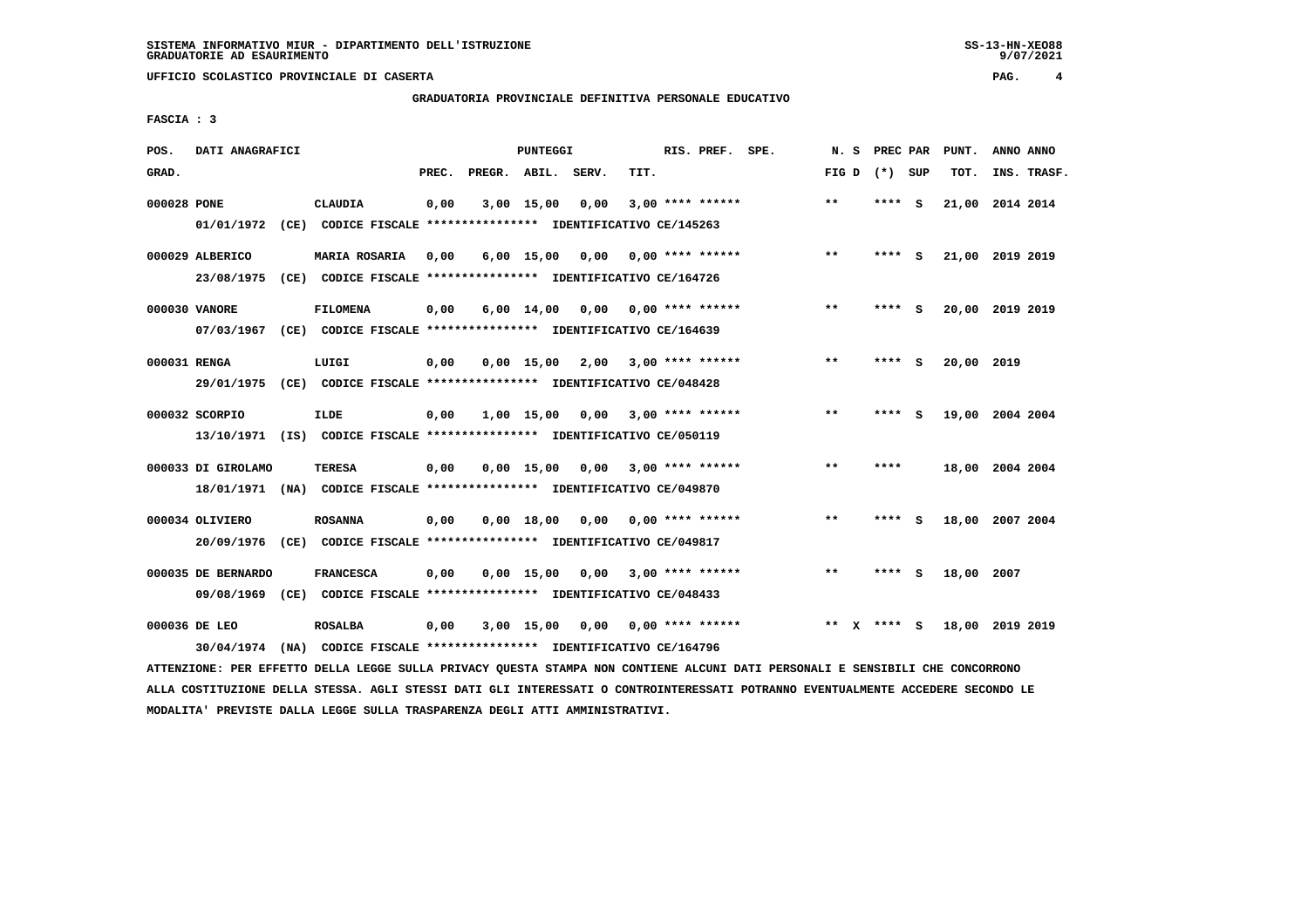# **GRADUATORIA PROVINCIALE DEFINITIVA PERSONALE EDUCATIVO**

 **FASCIA : 3**

| POS.         | DATI ANAGRAFICI               | <b>PUNTEGGI</b>                                                              |       |              |                    |       | RIS. PREF. SPE.           | N.S | PREC PAR           |       | PUNT.  | ANNO ANNO |            |                 |
|--------------|-------------------------------|------------------------------------------------------------------------------|-------|--------------|--------------------|-------|---------------------------|-----|--------------------|-------|--------|-----------|------------|-----------------|
| GRAD.        |                               |                                                                              | PREC. | PREGR. ABIL. |                    | SERV. | TIT.                      |     |                    | FIG D | $(*)$  | SUP       | TOT.       | INS. TRASF.     |
|              | 000037 MARTINO                | CINZIA                                                                       | 0,00  |              | $0,00$ 15,00       | 0,00  |                           |     | $3,00$ **** ****** | $* *$ | ****   | - S       | 18,00 2019 |                 |
|              | 25/07/1976                    | (CE) CODICE FISCALE **************** IDENTIFICATIVO CE/048099                |       |              |                    |       |                           |     |                    |       |        |           |            |                 |
|              | 000038 SCAMARDELLA            | <b>LAURA</b>                                                                 | 0,00  |              | $0,00 \quad 14,00$ | 0,00  | $3,00$ **** ******        |     |                    | $***$ | ****   | - S       | 17,00 2019 |                 |
|              | 21/04/1976                    | (NA) CODICE FISCALE **************** IDENTIFICATIVO CE/048405                |       |              |                    |       |                           |     |                    |       |        |           |            |                 |
|              | 000039 MARTUCCI               | <b>CONCETTA</b>                                                              | 0,00  |              | 3,00 13,00         | 0,00  |                           |     | $0.00$ **** ****** | $* *$ | ****   | - S       | 16,00 2019 |                 |
|              | 10/02/1967                    | (CE) CODICE FISCALE **************** IDENTIFICATIVO CE/049773                |       |              |                    |       |                           |     |                    |       |        |           |            |                 |
|              | 000040 MASCOLINO              | NICOLA                                                                       | 0,00  |              | $0.00$ 15.00       |       | $0.00$ $0.00$ **** ****** |     |                    | $* *$ | ****   |           |            | 15,00 2019 2007 |
|              | 19/10/1966                    | (NA) CODICE FISCALE **************** IDENTIFICATIVO CE/057567                |       |              |                    |       |                           |     |                    |       |        |           |            |                 |
|              | 000041 ROMANUCCI              | <b>ROSARIA</b>                                                               | 0,00  |              | $0,00$ 15,00       | 0,00  |                           |     | $0.00$ **** ****** | $***$ | ****   | - 5       | 15,00      | 2019 2019       |
|              | 09/01/1978                    | (NA) CODICE FISCALE **************** IDENTIFICATIVO CE/164928                |       |              |                    |       |                           |     |                    |       |        |           |            |                 |
|              | 000042 DEL PRETE              | <b>ARCANGELO</b>                                                             | 0,00  |              | $0.00$ 15,00       | 0,00  | 0,00 **** ******          |     |                    | **    | **** S |           | 15,00 2019 |                 |
|              | 04/07/1958                    | (NA) CODICE FISCALE **************** IDENTIFICATIVO CE/048567                |       |              |                    |       |                           |     |                    |       |        |           |            |                 |
|              |                               |                                                                              |       |              |                    |       |                           |     |                    | $* *$ |        |           |            |                 |
|              | 000043 ESPOSITO<br>08/01/1981 | <b>ANNA</b><br>(NA) CODICE FISCALE **************** IDENTIFICATIVO CE/050065 | 0,00  |              | 3,00 11,00         | 0,00  | 0,00 **** ******          |     |                    |       | ****   | - S       |            | 14,00 2004 2004 |
|              |                               |                                                                              |       |              |                    |       |                           |     |                    |       |        |           |            |                 |
| 000044 FUSCO |                               | <b>TERESA</b>                                                                | 0,00  |              | 3,00 11,00         | 0,00  |                           |     | $0.00$ **** ****** | $***$ | ****   | - 5       |            | 14,00 2014 2014 |
|              | 11/01/1967                    | (TO) CODICE FISCALE **************** IDENTIFICATIVO CE/145345                |       |              |                    |       |                           |     |                    |       |        |           |            |                 |
|              | 000045 MANCINI                | <b>ROSITA</b>                                                                | 0,00  |              | 0.00 11.00         | 2,00  |                           |     | $0.00$ **** ****** | $* *$ | ****   | - S       | 13,00 2003 |                 |
|              | 18/04/1969                    | (CE) CODICE FISCALE **************** IDENTIFICATIVO CE/048835                |       |              |                    |       |                           |     |                    |       |        |           |            |                 |

 **ATTENZIONE: PER EFFETTO DELLA LEGGE SULLA PRIVACY QUESTA STAMPA NON CONTIENE ALCUNI DATI PERSONALI E SENSIBILI CHE CONCORRONO ALLA COSTITUZIONE DELLA STESSA. AGLI STESSI DATI GLI INTERESSATI O CONTROINTERESSATI POTRANNO EVENTUALMENTE ACCEDERE SECONDO LE MODALITA' PREVISTE DALLA LEGGE SULLA TRASPARENZA DEGLI ATTI AMMINISTRATIVI.**